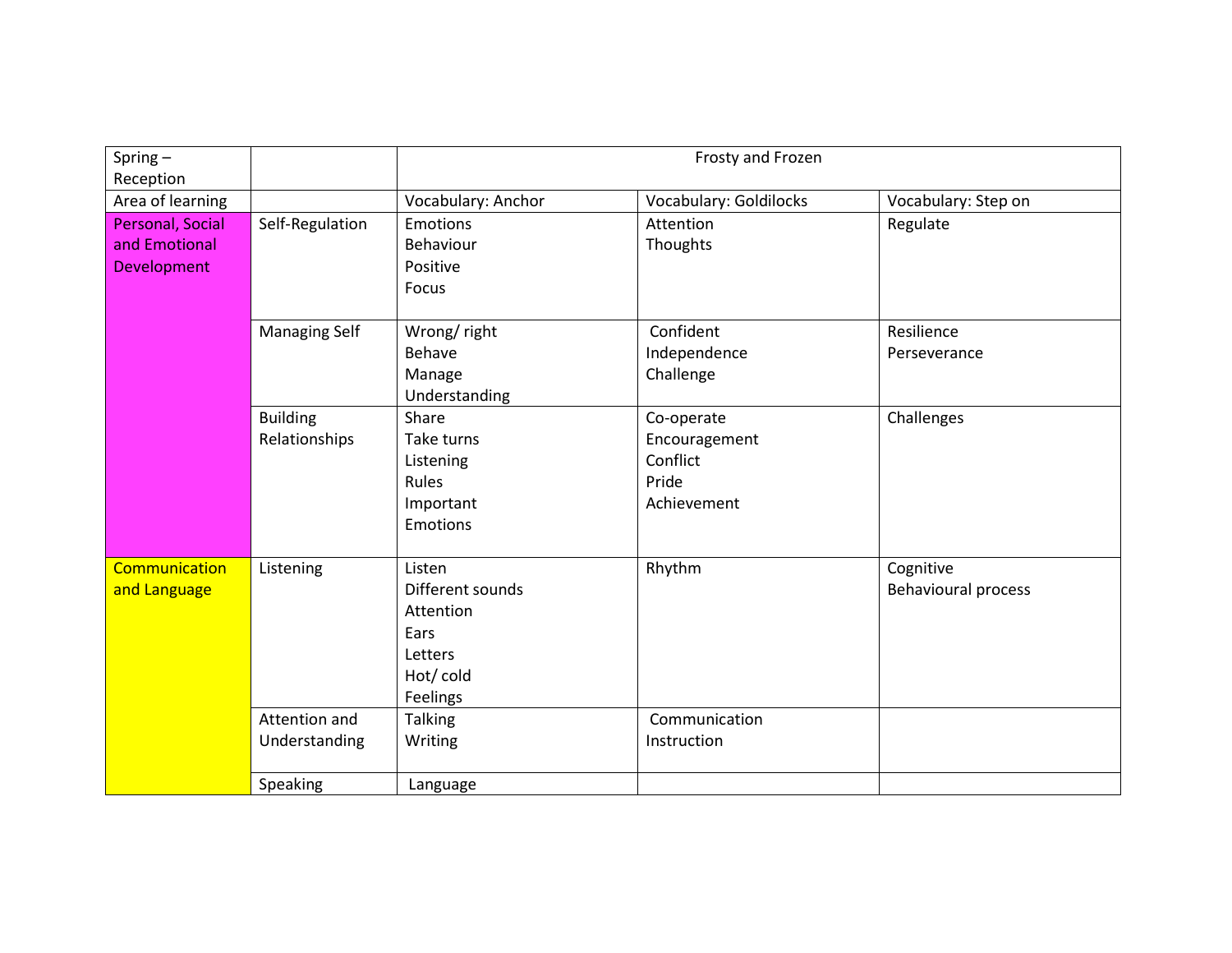| Physical           | <b>Gross Motor Skills</b> | Control with regards to scissors |                       |             |
|--------------------|---------------------------|----------------------------------|-----------------------|-------------|
| Development        | Fine Motor Skills         | Climbing                         |                       |             |
|                    |                           | Safe                             |                       |             |
|                    |                           | Careful                          |                       |             |
|                    |                           | Slide                            |                       |             |
|                    |                           | Slip                             |                       |             |
|                    |                           | Jump                             |                       |             |
|                    |                           | Hop                              |                       |             |
|                    |                           | Run                              |                       |             |
|                    |                           | Skip                             |                       |             |
|                    |                           | Soft                             |                       |             |
|                    |                           | Gentle                           |                       |             |
| Literacy           | Comprehension             | Understand                       | Who, what, where, why | Incorporate |
|                    |                           | Sentence                         |                       | Comprehend  |
|                    |                           | Capital letter                   |                       | Information |
|                    |                           | Finger space                     |                       |             |
|                    |                           |                                  |                       |             |
|                    | <b>Word Reading</b>       | Speedy                           | Printed words         |             |
|                    |                           | Confidence                       | Humour                |             |
|                    | Writing                   | Capital letter                   | Note                  |             |
|                    |                           | Finger space                     | Non fiction/ fiction  |             |
|                    |                           | Full stop                        |                       |             |
|                    |                           | List                             |                       |             |
| <b>Mathematics</b> | Number                    | Recognise                        | Double                |             |
|                    |                           | Find                             |                       |             |
|                    |                           | Write                            |                       |             |
|                    |                           | Set                              |                       |             |
|                    |                           | Match                            |                       |             |
|                    |                           | Range                            |                       |             |
|                    |                           |                                  |                       |             |